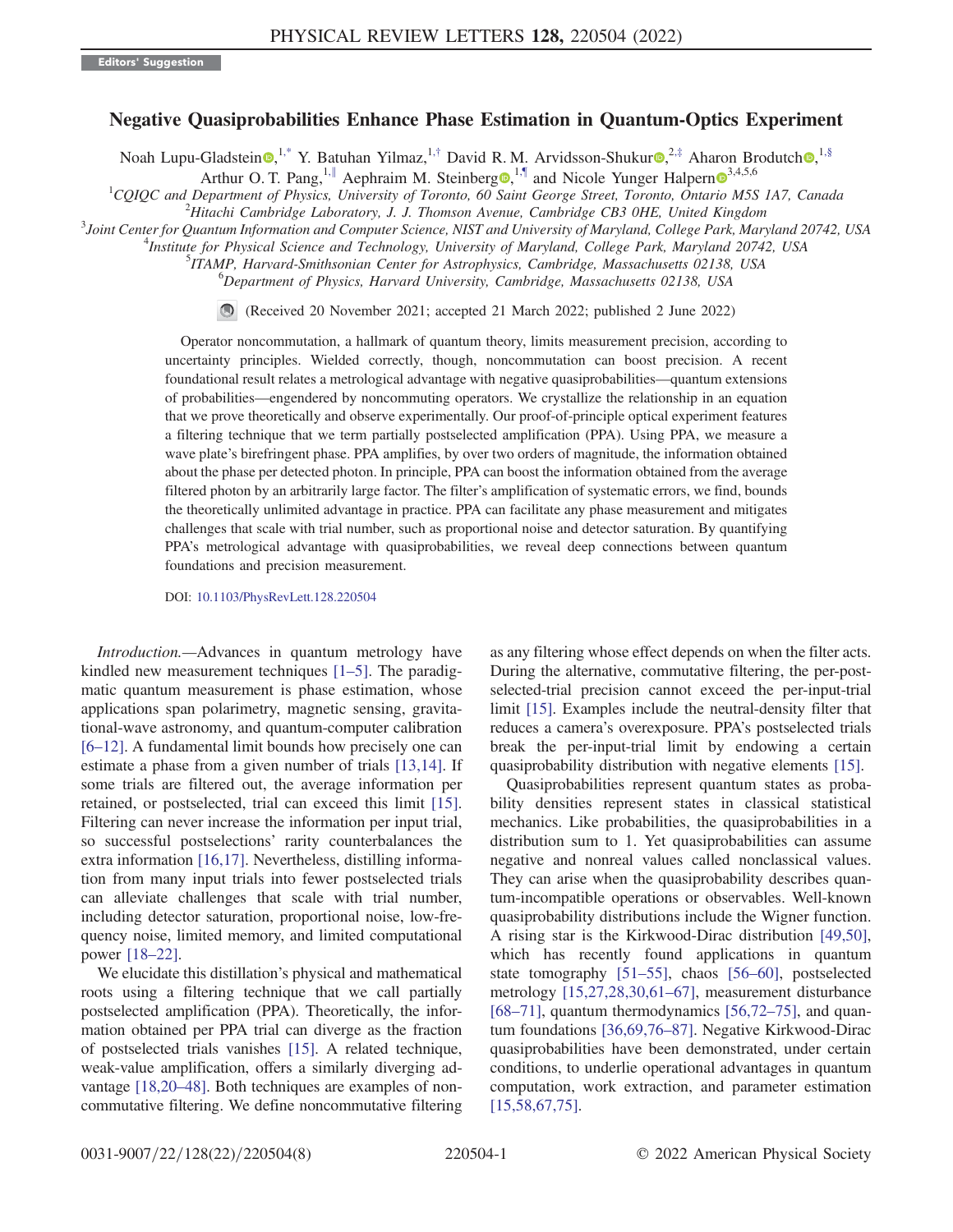In this Letter, we demonstrate PPA's parameter-estimation enhancement in a proof-of-principle polarimetry experiment. We estimate the birefringent phase imparted to photons by a near-half wave plate. A tunable polarization filter implements the PPA. The filter boosts the per-detected-photon precision by over 2 orders of magnitude. Furthermore, we measure a Kirkwood-Dirac distribution that describes the experiment. Our experiment operationally motivates a measure of the distribution's negativity. We prove theoretically and confirm experimentally that the negativity is proportional to the precision enhancement when the phase is probed optimally. We also pinpoint which systematic errors limit PPA's theoretically unbounded precision enhancement (Supplemental Material [\[88](#page-7-1)], Appendix A). Our experiment unifies theoretical quantum foundations with practical precision measurement.

Theoretical background and equality.—Consider estimating a parameter  $\theta$  by measuring a quantum state  $\rho(\theta)$ . The quantum Fisher information (QFI)  $\mathcal{I}(\theta)$  quantifies the information provided by  $\rho(\theta)$  about  $\theta$  via the state's sensitivity to changes in  $\theta$  [[90](#page-7-2)] (Supplemental Material [\[88\]](#page-7-1), Appendix B). The QFI's reciprocal lower bounds the variance of every unbiased estimator  $\theta_e$  of  $\theta$ , in the Cramér-Rao bound var $(\theta_e) \geq 1/\mathcal{I}(\theta)$  [[13](#page-5-2),[14](#page-5-3)].

Let A denote an observable with greatest and least eigenvalues  $a_+$  and  $a_-=a_+-\Delta$ . The eigenstates  $|a_{\pm}\rangle$ satisfy  $A|a_{\pm}\rangle = a_{\pm}|a_{\pm}\rangle$ . Let a unitary  $U(\theta) = \exp(i\theta A)$ <br>imprint  $\theta$  on an input state. The optimal inputs are evenimprint  $\theta$  on an input state. The optimal inputs are evenweight superpositions of extremal A eigenstates, e.g.,  $|0\rangle$  = weight superposition<br> $(|a_+\rangle + |a_-\rangle)/\sqrt{2}$ <br>imprinted state *Li* 2 sitions of extremal A eigenstates, e.g<br>  $\sqrt{2}$  and  $|1\rangle = (|a_+\rangle - |a_-\rangle)/\sqrt{2}$ <br>  $H(\theta)|0\rangle = |\Psi(\theta)\rangle$  carries the mo  $\sqrt{2}$ . The imprinted state  $U(\theta)|0\rangle = |\Psi(\theta)\rangle$  carries the most QFI possible without postselection,  $\mathcal{I}(\theta) = \Delta^2$ .

A postselected state can provide more QFI. If the angle is small  $(\theta \Delta \ll 1)$ , then  $|\Psi(\theta)\rangle \approx |0\rangle + i(\theta \Delta/2)|1\rangle$ . The  $|0\rangle$ coefficient is less sensitive to  $\theta$  than the  $|1\rangle$  coefficient, yet  $|0\rangle$  has a greater population. PPA partially postselects on  $|1\rangle$ via a filter whose  $|1\rangle$  transmission amplitude is unity and whose  $|0\rangle$  transmission amplitude is parametrically smaller.

More precisely, let t denote the amplitude for  $|0\rangle$ 's survival of the filter. The filter acts as the Kraus operator [\[91\]](#page-7-3)  $K(t) = t|0\rangle\langle0| + |1\rangle\langle1|$ , wherein  $|t| \in [0, 1]$ . For any  $|t|$  < 1, the filter does not commute with the generator A and enables noncommutative filtering. The filter lets  $|\Psi(\theta)\rangle$ pass with a probability

$$
p^{PS}(\theta, t) = \text{Tr}[K(t)|\Psi(\theta)\rangle\langle\Psi(\theta)|K(t)^{\dagger}] \tag{1}
$$

$$
= |t|^2 \cos^2(\Delta \theta/2) + \sin^2(\Delta \theta/2). \tag{2}
$$

<span id="page-1-1"></span>The state becomes

$$
|\Psi^{PS}(\theta, t)\rangle = K(t)|\Psi(\theta)\rangle / \sqrt{p^{PS}(\theta, t)}
$$
(3)

$$
= \cos(\Delta\Theta/2)|0\rangle + i\sin(\Delta\Theta/2)|1\rangle. \tag{4}
$$

<span id="page-1-0"></span>The filter effectively amplifies  $\theta$  to a  $\Theta$  defined through  $tan(\Delta\Theta/2) = tan(\Delta\theta/2)/|t|$ . The postselected state carries the QFI

$$
\mathcal{I}(\theta) = [\Delta |t| / p^{PS}(\theta, t)]^2.
$$
 (5)

A large angle is typically easier to observe than a smaller one. If the angle is small,  $\Delta\theta \ll 1$ , then Θ exceeds θ by a factor of  $1/|t|$ . This amplification boosts the information obtained per detected state:  $\mathcal{I}(\theta) \approx (\Delta/|t|)^2$ . The amplification is arbitrarily large if  $\Delta\theta$  is arbitrarily small. Such extreme filtering does not significantly reduce the information obtainable per input state:  $p^{PS}(\theta, t) \mathcal{I}(\theta) \approx \Delta^2$ , if tan $(\Delta \theta/2) \ll |t|$ .

PPA can be beneficial even if  $\Delta\theta$  is large. Suppose prior knowledge indicates that  $\theta \approx \theta_p$ . Performing  $U(-\theta_p)$  after  $U(\theta)$  shrinks the probed angle to  $\Delta(\theta - \theta_p)$ .

Why can a successful PPA trial offer more information than  $\Delta^2$ , the most information offered by any input trial? Reference [[15](#page-5-4)] identified a necessary condition. A projectively postselected trial can carry information  $> \Delta^2$  only if a Kirkwood-Dirac distribution contains a negative quasiprobability. We generalize that result beyond projective postselection.

<span id="page-1-3"></span>Let  $\{|a\rangle\}_a$  and  $\{|a'\rangle\}_a'$  denote copies of an A eigenbasis. Let  $\{|a\rangle\}_a$  and  $\{|a\rangle\}_a'$  denote copies of an A eigenbasis.<br>
Kraus operators  $\{K_f\}_f$  with  $\sum_f K_f^{\dagger} K_f = 1$  model the partial postselection. The information-bearing state  $\rho(\theta)$ is represented by the Kirkwood-Dirac quasiprobabilities (Supplemental Material [\[88\]](#page-7-1), Appendix C)

$$
\tilde{p}_{\rho(\theta)}(a,f,a') \coloneqq \operatorname{Tr}[[a']\langle a'|K_f^\dagger K_f|a\rangle\langle a|\rho(\theta)]. \tag{6}
$$

<span id="page-1-2"></span>Conditioning on a postselection outcome  $f$  induces the conditional Kirkwood-Dirac distribution

$$
\tilde{p}_{\rho(\theta)}(a, a'|f) \coloneqq \tilde{p}_{\rho(\theta)}(a, f, a') / \sum_{a, a'} \tilde{p}_{\rho(\theta)}(a, f, a'). \tag{7}
$$

These quasiprobabilities are positive if A and  $K_f^{\dagger} K_f$ commute on the support of  $\rho(\theta)$  [[85](#page-7-4)].

PPA involves Kraus operators  $K_{+} = K(t)$  and  $K_{-} =$  $\sqrt{1 - K(t)^{\dagger} K(t)}$  that effect successful and unsuccessful postselection. Table [I](#page-2-0) shows PPA's conditional quasiprobabilities labeled by t for  $\rho(\theta) = |\Psi(\theta)\rangle \langle \Psi(\theta)|$ . If  $\Delta \theta < \pi$ and  $|t|^2 < 1$ , the real part of  $\tilde{p}_{\rho(\theta),t}(a_{\pm}, a_{\mp}|+)$  is negative, and the postselected QFI [\(5\)](#page-1-0) exceeds  $\Delta^2$ . This concurrence stems from an equality that we prove.

We start by introducing a new measure of Kirkwood-Dirac negativity [\[58,](#page-6-15)[85](#page-7-4),[86\]](#page-7-5). Let  $x$  denote the vector of arguments for a Kirkwood-Dirac distribution  $\{\tilde{p}(x)\}_x$ . Define the nonclassicality gap as the greatest difference between quasiprobabilities' absolute squares:  $\max_x \{|\tilde{p}(x)|^2\}$  $-\min_x\{|\tilde{p}(x)|^2\}$ . The gap > 1 only if a quasiprobability  $\notin [0, 1]$ . For any postselection operator  $K_{+}$ , the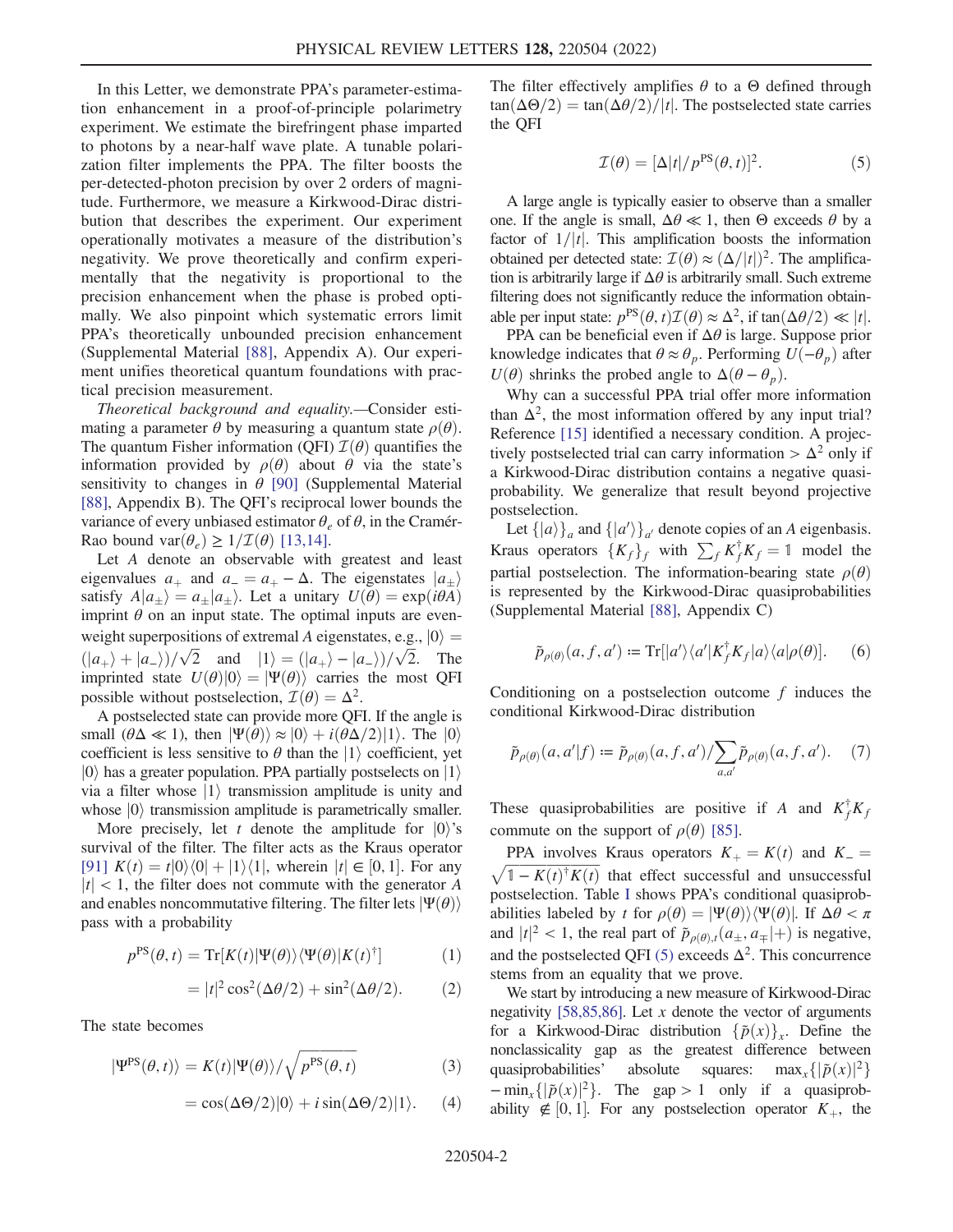<span id="page-2-0"></span>TABLE I. Conditional Kirkwood-Dirac distribution [\(7\)](#page-1-2) for our PPA experiment and  $\rho(\theta) = |\Psi(\theta)\rangle \langle \Psi(\theta)|$ .

| $\tilde{p}_{\rho(\theta),t}(a,a' +)$ | $a' = a_{+}$                                                   | $a'=a_{-}$                                                    |
|--------------------------------------|----------------------------------------------------------------|---------------------------------------------------------------|
| $a=a_{+}$                            | $1+ t ^2$<br>$4p^{PS}(\theta,t)$                               | $e^{i\Delta\theta} \frac{-1+ t ^2}{4p^{\text{PS}}(\theta,t)}$ |
| $a = a$                              | $e^{-i\Delta\theta} \frac{-1+ t ^2}{4p^{\text{PS}}(\theta,t)}$ | $1+ t ^2$<br>$4p^{PS}(\theta,t)$                              |

<span id="page-2-1"></span>nonclassicality gap is proportional to the optimal input state's postselected QFI (Supplemental Material [[88\]](#page-7-1), Appendix D):

$$
\mathcal{I}(\theta) = 4\Delta^2 \left[ \max_{a,a'} \{ |\tilde{p}_{\rho(\theta)}(a, a'|+)|^2 \} - \min_{a,a'} \{ |\tilde{p}_{\rho(\theta)}(a, a'|+)|^2 \} \right].
$$
\n(8)

Equation [\(8\)](#page-2-1) crystallizes the relationship between postselected quantum metrology and Kirkwood-Dirac nonclassicality.

Experimental setup.—We realize PPA in a proof-ofprinciple polarimetry experiment (Fig. [1\)](#page-2-2). The to-be-estimated parameter  $\theta$  is the excess birefringent phase, beyond  $\pi$ , imparted by a near-half wave plate (HWP0). A heraldedsingle-photon source emits vertically polarized photons with wavelengths of 808 nm. The photons hit HWP0, whose optic axis lies 45° above the horizontal. Tilting HWP0 through an incidence angle  $\alpha$  sets its birefringent retardance to  $\theta(\alpha) - \pi$ . A calibration curve of  $\theta(\alpha) \equiv \theta$ provides prior knowledge about  $\theta$ .

Denote horizontal polarization by  $|0\rangle$  and vertical polarization by  $|1\rangle$ . We filter the photons by attenuating one polarization, using an interferometer formed from polarizing beam displacers. The postselection parameter t equals the filter's  $\vert \vert 0 \rangle$  transmission amplitude)  $\vert \vert 1 \rangle$  transmission amplitude) We control t with a motorized  $(|1\rangle$  transmission amplitude). We control t with a motorized<br>wave plate (HWP2) placed in the interferometer wave plate (HWP2) placed in the interferometer.

HWP0 rotates the photon's polarization with the unitary  $\exp(i[\theta - \pi]\sigma_x/2)$ . The generator  $A = \sigma_x/2$  has eigenvalues a $\exp(i[\theta - \pi]\sigma_x/2)$ . The generator  $A = \sigma_x/2$  has eigenvalues<br> $\pm i/2$  and eigenstates  $|a_{\pm}\rangle = (|0\rangle \pm |1\rangle)/\sqrt{2}$  $\sqrt{2}$ . The filtered photons occupy the state  $\rho^{PS}(\theta, t)$ —ideally, the pure state [\(3\).](#page-1-1) We projectively measure the state's polarization to estimate  $\theta$ .

Experimental results.—First, we assess PPA's metrological performance. Then, we present the measured quasiprobabilities [\(7\)](#page-1-2). Comparing the quasiprobabilities with the QFI, we support Eq. [\(8\)](#page-2-1) experimentally.

Polarization tomography reveals how PPA boosts sensitivity. Figure [2\(a\)](#page-3-0) shows the postselected state's amplified angle  $\Theta$  versus the true  $\theta$  value. We infer the latter using state tomography without postselection ( $|t| = 1$ ). The slope of  $\Theta(\theta)$  quantifies our sensitivity to small changes in  $\theta$ . When  $|t| = 1$ ,  $\Theta(\theta)$  has a unit slope. As we postselect more  $(|t|)$  decreases), the slope grows by a factor of  $> 20$ at  $|t| = 0.044$ .

We estimate  $\theta$  by projectively measuring many copies of the amplified state identically. The measurement basis is optimized to provide the QFI according to calibrations of  $\theta(\alpha)$  and t (Supplemental Material [[88](#page-7-1)], Appendix B).

For each  $(\theta, t)$ , we sample 32 independent estimates of  $\theta$ . Figure [2\(b\)](#page-3-0) displays our estimates' precision and accuracy normalized by the number  $N$  of detected photons. The precision per photon var $(\theta_e)^{-1}/N$  agrees excellently with the QFI [\(5\)](#page-1-0). The accuracy per photon  $MSE(\theta_e)^{-1}/N$ mostly agrees with the QFI but falls short at the smallest  $\theta$  and |t|. The per-photon precision enhancement maximizes at  $540 \pm 150$  when  $\theta = 0.040$  rad,  $|t| = 0.044$ . The per-photon accuracy caps at  $78 + 15$  when  $\theta = 0.116$  rad per-photon accuracy caps at  $78 \pm 15$  when  $\theta = 0.116$  rad and  $|t| = 0.082$ and  $|t| = 0.082$ .

The discrepancy between precision and accuracy arises because PPA amplifies systematic errors (Supplemental Material [[88](#page-7-1)], Appendix A). Small errors in adjusting the wave plates that set  $|t|$  or A produce systematic error. These errors begin to dominate the statistical noise as the amplification increases. Remarkably, we found the amplified errors helpful for detecting and correcting errors in A that went unnoticed without PPA's amplification.

We extract the conditional quasiprobabilities [\(6\)](#page-1-3) from tomography of the unpostselected  $(|t| = 1)$  state and

<span id="page-2-2"></span>

FIG. 1. Photonic parameter-estimation experiment. Preparation: a heralded-single-photon source (HSPS) emits light that hits a polarizing beam displacer (PBD0) and emerges vertically polarized  $(|1\rangle)$ . Transformation: the half wave plate (HWP0) has an optic axis angled 45° above the horizontal. HWP0 is tilted away from normal incidence through an angle  $\alpha$  about its optic axis. The wave plate rotates a photon's polarization through an angle  $\theta(\alpha) - \pi$ . A calibration curve of  $\theta(\alpha) \equiv \theta$  provides a prior estimate of  $\theta$ . We use this estimate to calculate the polarization projection optimal for inferring  $\theta$  (Supplemental Material [[88](#page-7-1)], Appendix B). Postselection: a polarizing-beam-displacer interferometer followed by a beam block in the undisplaced port realizes a partial polarizer. The horizontalpolarization transmission amplitude t with  $|t| \in [0, 1]$  is controlled by a half wave plate (HWP2) inside the interferometer. The filter discards all horizontally polarized photons when  $|t| = 0$  and none when  $|t| = 1$ . Measurement: motorized wave plates followed by a Wollaston prism (WP) and single-photon counter modules (SPCMs) project onto any desired polarization.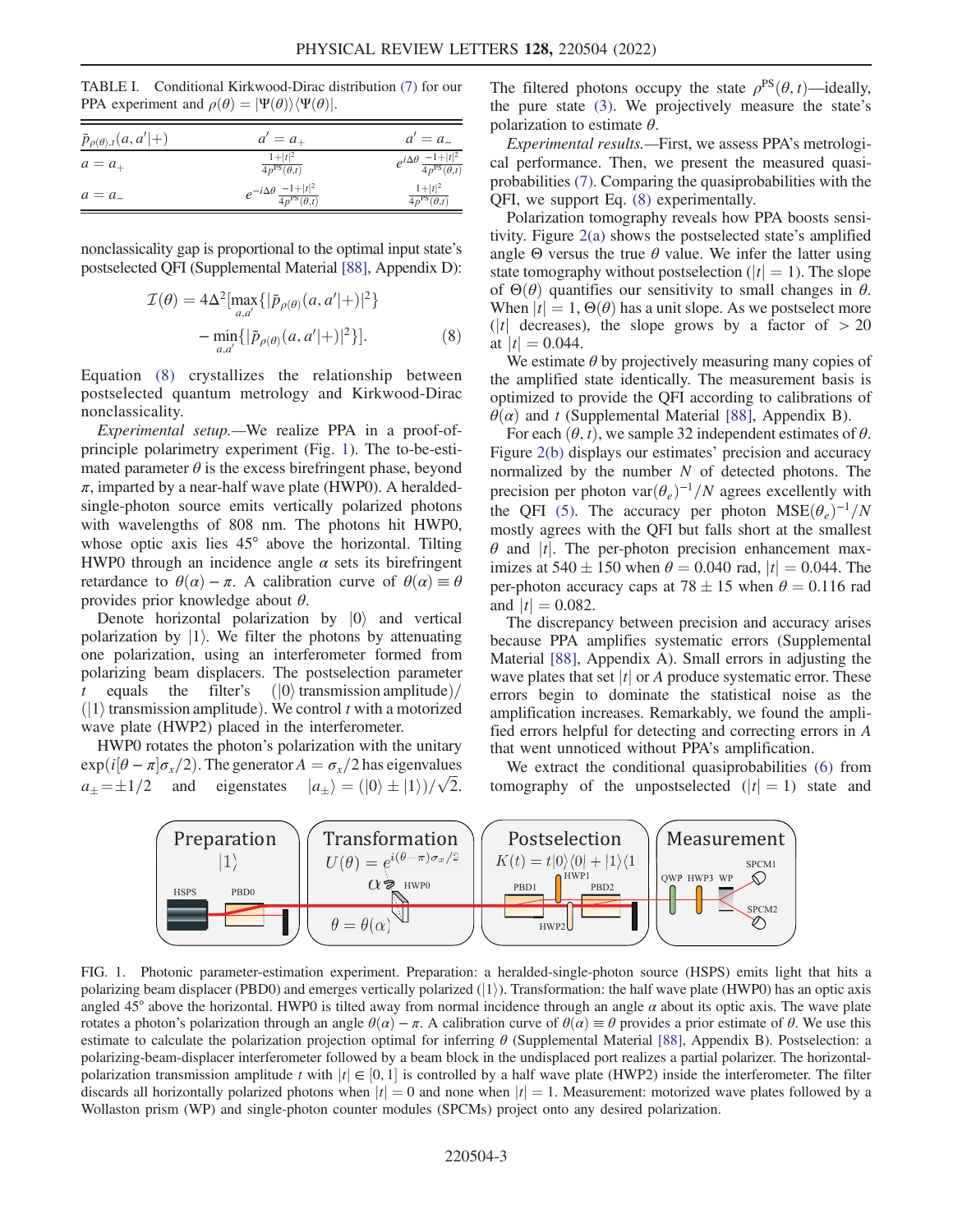<span id="page-3-0"></span>

FIG. 2. Experimental performance of PPA with different magnitudes of postselection parameter  $|t|$ . (a) Amplified angle vs true angle  $\theta$ . The slope signifies sensitivity to changes in  $\theta$ . When  $\theta$  is small  $\left[\tan(\Delta\theta/2) \ll |t|\right]$ , PPA magnifies  $\theta$  by a factor of  $1/|t|$ . Setting  $|t| = \tan(\Delta\theta/2)$  amplifies  $\theta$  to  $\pi/2$  and optimizes the sensitivity. Decreasing  $|t|$  further reduces the sensitivity, rendering prior knowledge about  $\theta$  important. (b) Information per photon vs  $\theta$ . For each  $(\theta, |t|)$ , we make 32 independent estimates of  $\theta$  and display the estimates' precision (1/variance) and accuracy (1/[mean squared error]) per mean detected photon. The per-photon precision agrees with the predicted QFI [\(5\)](#page-1-0) and climbs to  $540 \pm 150$  rad<sup>-2</sup> at  $(\theta, |t|) = (0.040 \text{ rad}, 0.044)$ .<br>The per-photon accuracy suffers from systematic errors at the The per-photon accuracy suffers from systematic errors at the smallest  $\theta$  and |t|, yet still reaches 78  $\pm$  15 rad<sup>-2</sup> at  $(\theta, |t|) =$  (0.116 rad 0.082)  $(0.116 \text{ rad}, 0.082)$ .

present them in Fig. [3.](#page-3-1) At each  $(\theta, t)$ , the sum over the quasiprobabilities is normalized to 1. When  $|t|$  < 1, quasiprobabilities acquire negative real parts, so other quasiprobabilities acquire real parts  $> 1$  to ensure a unit sum. As |t| decreases, the elements' magnitudes increase to  $>$  70 at the smallest  $\theta$  and  $|t|$ .

Figure [4](#page-4-8) compares the nonclassicality gap with the QFI. We compute the gap from the quasiprobabilities shown in Fig. [3.](#page-3-1) The estimated gap is the arithmetric mean over four runs of tomography. We determine the QFI at  $\theta = \theta_0$  empirically from estimates of  $\rho^{PS}(\theta_0, t)$ and  $\partial \rho^{PS}(\theta, t)/\partial \theta|_{\theta_0}$  (Supplemental Material [[88](#page-7-1)], Appendix B states the formula for QFI). The derivative is the matrix slope of a linear fit through three tomographic

<span id="page-3-1"></span>

FIG. 3. Quasiprobabilities vs amplification factor  $1/|t|$ . We inferred the Kirkwood-Dirac distribution [\(6\)](#page-1-3)  $\tilde{p}_{\rho(\theta),t}(a, a'|+)$  from<br>tomography, of the unpostellected  $(1,-1)$  state. We present tomography of the unpostselected  $(|t| = 1)$  state. We present empirical results together with theoretical predictions at different  $\theta$  and |t| for select elements: (a) Re $[\tilde{p}_{\rho(\theta),t}(a_+, a_+|+)],$ <br>
(b) Re $[\tilde{p}_{\rho(\theta),t}(a_-, a_-|+)],$  (c) Re $[\tilde{p}_{\rho(\theta),t}(a_-, a_+|+)],$  and  $\text{Re}[\tilde{p}_{\rho(\theta),t}(a_-, a_-|+)],$  (c)  $\text{Re}[\tilde{p}_{\rho(\theta),t}(a_-, a_+|+)],$  and (d) Im $[\tilde{p}_{\rho(\theta),t}(a_-, a_+|+)]$ . All other elements are redundant because Eq. [\(6\)](#page-1-3) ensures  $\tilde{p}_{\rho(\theta),t}(a, a'|+) = \tilde{p}_{\rho(\theta),t}(a', a|+)$ \*. For each  $(\theta, |t|)$ , the quasiprobabilities' sum is normalized to 1. Negativity in  $\text{Re}[\tilde{p}_{\rho(\theta),t}(\tilde{a}_\pm, a_\mp|+)]$  allows the magnitude of each power to be greater than 1. The positivity increases as the element to be greater than 1. The negativity increases as the amplification strengthens.

estimates:  $\rho^{PS}(\theta_0 - d\theta, t), \rho^{PS}(\theta_0, t)$ , and  $\rho^{PS}(\theta_0 + d\theta, t)$ ;  $d\theta = 0.035$  rad. We repeat the procedure over four tomographic runs to obtain a distribution of QFIs at each  $(\theta, |t|)$ . Empirically, the distribution of the QFIs is approximately log-normal, so we estimate the QFI and its uncertainty using the geometric mean and geometric standard error.

The estimated QFI and nonclassicality gap are consistent with the theoretical QFI [Fig. [4\(a\)\]](#page-4-8). Thus, our experiment corroborates the relationship [\(8\)](#page-2-1) between enhanced precision and quasiprobability negativity.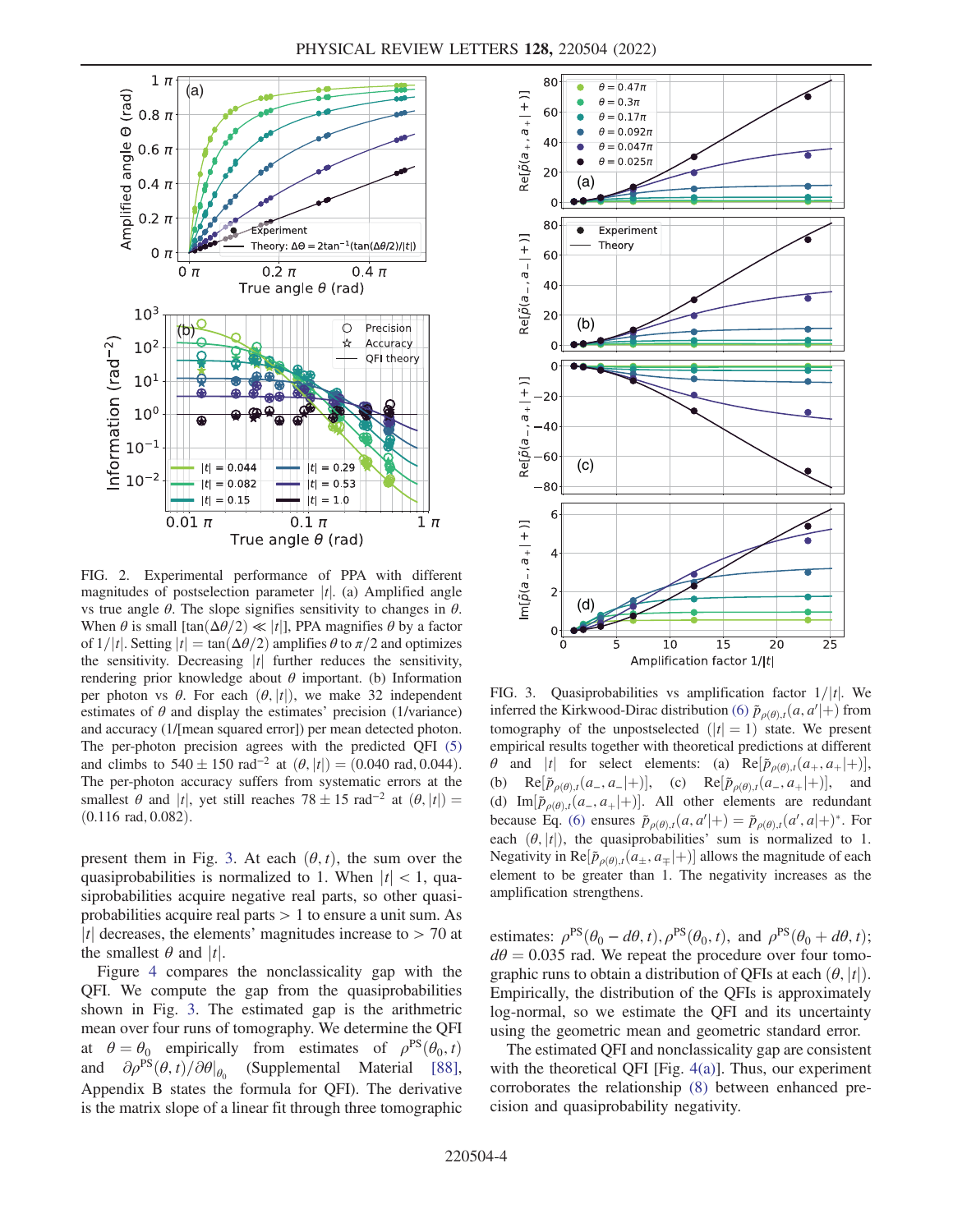<span id="page-4-8"></span>

FIG. 4. Information per detected photon (a) and per input photon (b) vs magnitude of postselection parameter  $|t|$ . Error bars denote the geometric standard error of four independent runs. The experimental QFI and 4 times the nonclassicality gap are within error of the theoretical QFI [\(5\)](#page-1-0). Without postselection, our estimates are shot-noise limited to the per-input-photon precision 1 rad<sup>-2</sup>. As we increasingly postselect (as  $|t|$  decreases), the perdetected-photon precision increases when  $\theta \approx 0$  and decreases when tan $(\theta/2)$  < |t|. The smallest |t| and  $\theta$  provide a perdetected-photon precision > 200 rad<sup>-2</sup> despite sacrificing little per-input-photon precision.

Conclusions.—We have experimentally demonstrated and theoretically proved how negative Kirkwood-Dirac quasiprobabilities enhance postselected metrology. We have introduced and illustrated a scheme for phase estimation, partially postselected amplification. In our polarimetry experiment, PPA boosted our per-detectedphoton precision by over 2 orders of magnitude. This enhancement derives from negativity of a generalized Kirkwood-Dirac quasiprobability according to an equation that we prove and experimentally support. The negativity demonstrates that our filter provides a benefit offered by no filter that commutes with  $U(\theta)$ .

In theory, PPA's precision boost is unbounded. In practice, we have found, the phase amplification augments systematic errors. Yet the error amplification has a silver lining, having helped us detect and correct systematic errors in our implementation of the generator A (Supplemental Material [\[88](#page-7-1)], Appendix A).

PPA is related to weak-value amplification (WVA), a scheme for estimating couplings strengths [\[18,](#page-5-7)[20](#page-5-9)–[48](#page-6-0)]. PPA and WVA concentrate information spread across many input trials into few postselected trials. Yet PPA differs from WVA in three ways: (i) PPA can amplify any phase, not just coupling strengths. (ii) PPA survives decoherence better. In WVA, an interaction couples two systems. One system is measured, the other is postselected, and both must remain coherent during the interaction. PPA only requires the measured system to maintain coherence. (iii) PPA admits of a simpler mathematical treatment: WVA requires a Hilbertspace dimensionality  $\geq 4$ , whereas PPA works with a Hilbert-space dimensionality  $\geq$  2. PPA is therefore a promising tool for combating metrological challenges that scale with the number of completed trials. As a whole, our work interweaves the disparate studies of precision measurement and quantum foundations.

We thank Justin Dressel, Hugo Ferretti, Kent Fisher, Zhaokai Li, Seth Lloyd, and Edwin Tham for helpful conversations. This work was supported by the Natural Sciences and Engineering Research Council of Canada, the National Science Foundation under Grant No. NSF PHY-1748958, the EPSRC, CIFAR, Lars Hierta's Memorial Foundation, and Girton College. It made use of some equipment purchased through Grant No. FQXiRFP-1819 from the Foundational Questions Institute and Fetzer Franklin Fund, a donor advised fund of Silicon Valley Community Foundation. A. M. S. is a member of CIFAR, and N. Y. H. is grateful for a NSF grant for the Institute for Theoretical Atomic, Molecular, and Optical Physics at Harvard University and the Smithsonian Astrophysical Observatory.

N. L.-G. and Y. B. Y. contributed equally to this work.

<span id="page-4-4"></span><span id="page-4-3"></span><span id="page-4-2"></span><span id="page-4-1"></span><span id="page-4-0"></span>[\\*](#page-0-0) nlupugla@physics.utoronto.ca [†](#page-0-0) ybylmaz@physics.utoronto.ca [‡](#page-0-0) drma2@cam.ac.uk [§](#page-0-0) brodutch@physics.utoronto.ca [∥](#page-0-1) arthur.pang@mail.utoronto.ca [¶](#page-0-1) steinberg@physics.utoronto.ca

- <span id="page-4-6"></span><span id="page-4-5"></span>[1] L. A. Rozema, A. Darabi, D. H. Mahler, A. Hayat, Y. Soudagar, and A. M. Steinberg, Violation of Heisenberg's Measurement-Disturbance Relationship by Weak Measurements, Phys. Rev. Lett. 109[, 100404 \(2012\).](https://doi.org/10.1103/PhysRevLett.109.100404)
- [2] V. Giovannetti, S. Lloyd, and L. Maccone, Quantumenhanced measurements: Beating the standard quantum limit, Science 306[, 1330 \(2004\)](https://doi.org/10.1126/science.1104149).
- [3] V. Giovannetti, S. Lloyd, and L. Maccone, Quantum Metrology, Phys. Rev. Lett. 96[, 010401 \(2006\).](https://doi.org/10.1103/PhysRevLett.96.010401)
- <span id="page-4-7"></span>[4] V. Giovannetti, S. Lloyd, and L. Maccone, Advances in quantum metrology, [Nat. Photonics](https://doi.org/10.1038/nphoton.2011.35) 5, 222 (2011).
- [5] E. Polino, M. Valeri, N. Spagnolo, and F. Sciarrino, Photonic quantum metrology, [AVS Quantum Sci.](https://doi.org/10.1116/5.0007577) 2, 024703 (2020).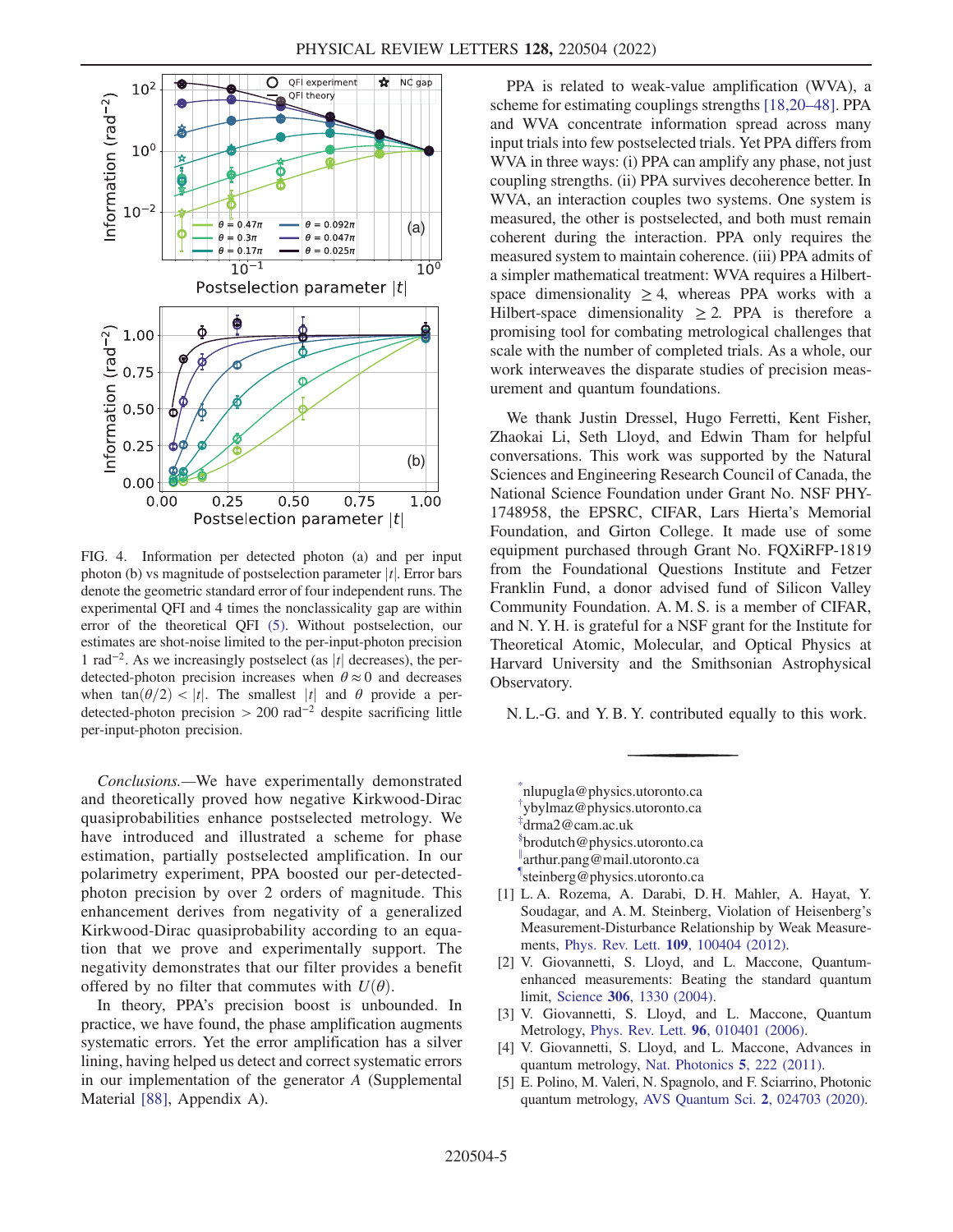- <span id="page-5-0"></span>[6] S.-J. Yoon, J.-S. Lee, C. Rockstuhl, C. Lee, and K.-G. Lee, Experimental quantum polarimetry using heralded single photons, Metrologia 57[, 045008 \(2020\).](https://doi.org/10.1088/1681-7575/ab8801)
- [7] J. Abadie et al. (LIGO Scientific Collaboration), A gravitational wave observatory operating beyond the quantum shot-noise limit, Nat. Phys. 7[, 962 \(2011\).](https://doi.org/10.1038/nphys2083)
- [8] B. P. Abbott et al. (LIGO Scientific and Virgo Collaborations), Observation of Gravitational Waves from a Binary Black Hole Merger, Phys. Rev. Lett. 116[, 061102 \(2016\).](https://doi.org/10.1103/PhysRevLett.116.061102)
- [9] N. Ghosh and A. I. Vitkin, Tissue polarimetry: Concepts, challenges, applications, and outlook, [J. Biomed. Opt.](https://doi.org/10.1117/1.3652896) 16, [110801 \(2011\).](https://doi.org/10.1117/1.3652896)
- [10] D. Budker and M. Romalis, Optical magnetometry, [Nat.](https://doi.org/10.1038/nphys566) Phys. 3[, 227 \(2007\)](https://doi.org/10.1038/nphys566).
- [11] E. Knill, D. Leibfried, R. Reichle, J. Britton, R. B. Blakestad, J. D. Jost, C. Langer, R. Ozeri, S. Seidelin, and D. J. Wineland, Randomized benchmarking of quantum gates, Phys. Rev. A 77[, 012307 \(2008\)](https://doi.org/10.1103/PhysRevA.77.012307).
- <span id="page-5-1"></span>[12] M. Dobšíček, G. Johansson, V. Shumeiko, and G. Wendin, Arbitrary accuracy iterative quantum phase estimation algorithm using a single ancillary qubit: A two-qubit benchmark, Phys. Rev. A 76[, 030306\(R\) \(2007\).](https://doi.org/10.1103/PhysRevA.76.030306)
- <span id="page-5-2"></span>[13] H. Cramér, Mathematical Methods of Statistics (PMS-9) (Princeton University Press, Princeton, NJ, 2016), Vol. 9.
- <span id="page-5-3"></span>[14] C. R. Rao, in *Breakthroughs in Statistics* (Springer, New York, 1992), pp. 235–247.
- <span id="page-5-4"></span>[15] D. R. M. Arvidsson-Shukur, N. Yunger Halpern, H. V. Lepage, A. A. Lasek, C. H. W. Barnes, and S. Lloyd, Quantum advantage in postselected metrology, [Nat. Com](https://doi.org/10.1038/s41467-020-17559-w)mun. 11[, 3775 \(2020\).](https://doi.org/10.1038/s41467-020-17559-w)
- <span id="page-5-5"></span>[16] J. Combes, C. Ferrie, Z. Jiang, and C. M. Caves, Quantum limits on postselected, probabilistic quantum metrology, Phys. Rev. A 89[, 052117 \(2014\)](https://doi.org/10.1103/PhysRevA.89.052117).
- <span id="page-5-6"></span>[17] C. Ferrie and J. Combes, Weak Value Amplification is Suboptimal for Estimation and Detection, [Phys. Rev. Lett.](https://doi.org/10.1103/PhysRevLett.112.040406) 112[, 040406 \(2014\).](https://doi.org/10.1103/PhysRevLett.112.040406)
- <span id="page-5-7"></span>[18] J. Harris, R. W. Boyd, and J. S. Lundeen, Weak Value Amplification Can Outperform Conventional Measurement in the Presence of Detector Saturation, [Phys. Rev. Lett.](https://doi.org/10.1103/PhysRevLett.118.070802) 118, [070802 \(2017\).](https://doi.org/10.1103/PhysRevLett.118.070802)
- [19] J. Sinclair, M. Hallaji, A. M. Steinberg, J. Tollaksen, and A. N. Jordan, Weak-value amplification and optimal parameter estimation in the presence of correlated noise, [Phys.](https://doi.org/10.1103/PhysRevA.96.052128) Rev. A 96[, 052128 \(2017\)](https://doi.org/10.1103/PhysRevA.96.052128).
- <span id="page-5-9"></span>[20] M. Hallaji, A. Feizpour, G. Dmochowski, J. Sinclair, and A. M. Steinberg, Weak-value amplification of the nonlinear effect of a single photon, Nat. Phys. 13[, 540 \(2017\)](https://doi.org/10.1038/nphys4040).
- [21] G. I. Viza, J. Martínez-Rincón, G. B. Alves, A. N. Jordan, and J. C. Howell, Experimentally quantifying the advantages of weak-value-based metrology, [Phys. Rev. A](https://doi.org/10.1103/PhysRevA.92.032127) 92, [032127 \(2015\).](https://doi.org/10.1103/PhysRevA.92.032127)
- <span id="page-5-8"></span>[22] X. Qiu, L. Xie, X. Liu, L. Luo, Z. Li, Z. Zhang, and J. Du, Precision phase estimation based on weak-value amplification, [Appl. Phys. Lett.](https://doi.org/10.1063/1.4976312) 110, 071105 (2017).
- [23] Y. Aharonov, D. Z. Albert, and L. Vaidman, How the Result of a Measurement of a Component of the Spin of a Spin- $1/2$ Particle Can Turn Out to Be 100, [Phys. Rev. Lett.](https://doi.org/10.1103/PhysRevLett.60.1351) 60, 1351 [\(1988\).](https://doi.org/10.1103/PhysRevLett.60.1351)
- [24] I. M. Duck, P. M. Stevenson, and E. C. G. Sudarshan, The sense in which a "weak measurement" of a spin- $1/2$

particle's spin component yields a value 100, [Phys. Rev.](https://doi.org/10.1103/PhysRevD.40.2112) D 40[, 2112 \(1989\).](https://doi.org/10.1103/PhysRevD.40.2112)

- [25] O. Hosten and P. Kwiat, Observation of the spin Hall effect of light via weak measurements, [Science](https://doi.org/10.1126/science.1152697) 319, 787 [\(2008\).](https://doi.org/10.1126/science.1152697)
- [26] P. B. Dixon, D. J. Starling, A. N. Jordan, and J. C. Howell, Ultrasensitive Beam Deflection Measurement via Interferometric Weak Value Amplification, [Phys. Rev. Lett.](https://doi.org/10.1103/PhysRevLett.102.173601) 102, [173601 \(2009\).](https://doi.org/10.1103/PhysRevLett.102.173601)
- <span id="page-5-10"></span>[27] S. Pang, J. Dressel, and T. A. Brun, Entanglement-Assisted Weak Value Amplification, [Phys. Rev. Lett.](https://doi.org/10.1103/PhysRevLett.113.030401) 113, 030401 [\(2014\).](https://doi.org/10.1103/PhysRevLett.113.030401)
- <span id="page-5-11"></span>[28] S. Pang and T. A. Brun, Improving the Precision of Weak Measurements by Postselection Measurement, [Phys. Rev.](https://doi.org/10.1103/PhysRevLett.115.120401)
- Lett. 115[, 120401 \(2015\)](https://doi.org/10.1103/PhysRevLett.115.120401). [29] A. N. Jordan, J. Martínez-Rincón, and J. C. Howell, Technical Advantages for Weak-Value Amplification: When Less is More, Phys. Rev. X 4[, 011031 \(2014\).](https://doi.org/10.1103/PhysRevX.4.011031)
- <span id="page-5-12"></span>[30] D. J. Starling, P. B. Dixon, A. N. Jordan, and J. C. Howell, Optimizing the signal-to-noise ratio of a beam-deflection measurement with interferometric weak values, [Phys. Rev.](https://doi.org/10.1103/PhysRevA.80.041803) <sup>A</sup> 80[, 041803\(R\) \(2009\).](https://doi.org/10.1103/PhysRevA.80.041803)
- [31] D. J. Starling, P. B. Dixon, A. N. Jordan, and J. C. Howell, Precision frequency measurements with interferometric weak values, Phys. Rev. A 82[, 063822 \(2010\)](https://doi.org/10.1103/PhysRevA.82.063822).
- [32] O. S. Magaña-Loaiza, M. Mirhosseini, B. Rodenburg, and R. W. Boyd, Amplification of Angular Rotations Using Weak Measurements, [Phys. Rev. Lett.](https://doi.org/10.1103/PhysRevLett.112.200401) 112, 200401 [\(2014\).](https://doi.org/10.1103/PhysRevLett.112.200401)
- [33] K. Lyons, J. Dressel, A. N. Jordan, J. C. Howell, and P. G. Kwiat, Power-Recycled Weak-Value-Based Metrology, Phys. Rev. Lett. <sup>114</sup>[, 170801 \(2015\).](https://doi.org/10.1103/PhysRevLett.114.170801)
- [34] J. Martínez-Rincón, C. A. Mullarkey, G. I. Viza, W.-T. Liu, and J. C. Howell, Ultrasensitive inverse weak-value tilt meter, Opt. Lett. 42[, 2479 \(2017\).](https://doi.org/10.1364/OL.42.002479)
- [35] P. Egan and J. A. Stone, Weak-value thermostat with 0.2 mK precision, Opt. Lett. 37[, 4991 \(2012\)](https://doi.org/10.1364/OL.37.004991).
- <span id="page-5-13"></span>[36] H. F. Hofmann, M. E. Goggin, M. P. Almeida, and M. Barbieri, Estimation of a quantum interaction parameter using weak measurements: Theory and experiment, [Phys.](https://doi.org/10.1103/PhysRevA.86.040102) Rev. A 86[, 040102\(R\) \(2012\).](https://doi.org/10.1103/PhysRevA.86.040102)
- [37] Y. Kim, Y.-S. Kim, S.-Y. Lee, S.-W. Han, S. Moon, Y.-H. Kim, and Y.-W. Cho, Direct quantum process tomography via measuring sequential weak values of incompatible observables, [Nat. Commun.](https://doi.org/10.1038/s41467-017-02088-w) 9, 1 (2018).
- [38] M. Pfender, P. Wang, H. Sumiya, S. Onoda, W. Yang, D. B. R. Dasari, P. Neumann, X.-Y. Pan, J. Isoya, R.-B. Liu, and J. Wrachtrup, High-resolution spectroscopy of single nuclear spins via sequential weak measurements, [Nat.](https://doi.org/10.1038/s41467-019-08544-z) Commun. 10[, 594 \(2019\).](https://doi.org/10.1038/s41467-019-08544-z)
- [39] F. Piacentini, A. Avella, M. P. Levi, M. Gramegna, G. Brida, I. P. Degiovanni, E. Cohen, R. Lussana, F. Villa, A. Tosi, F. Zappa, and M. Genovese, Measuring Incompatible Observables by Exploiting Sequential Weak Values, [Phys. Rev.](https://doi.org/10.1103/PhysRevLett.117.170402) Lett. 117[, 170402 \(2016\)](https://doi.org/10.1103/PhysRevLett.117.170402).
- [40] L. Diósi, Structural features of sequential weak measurements, Phys. Rev. A 94[, 010103\(R\) \(2016\)](https://doi.org/10.1103/PhysRevA.94.010103).
- [41] A. Avella, F. Piacentini, M. Borsarelli, M. Barbieri, M. Gramegna, R. Lussana, F. Villa, A. Tosi, I. P. Degiovanni, and M. Genovese, Anomalous weak values and the violation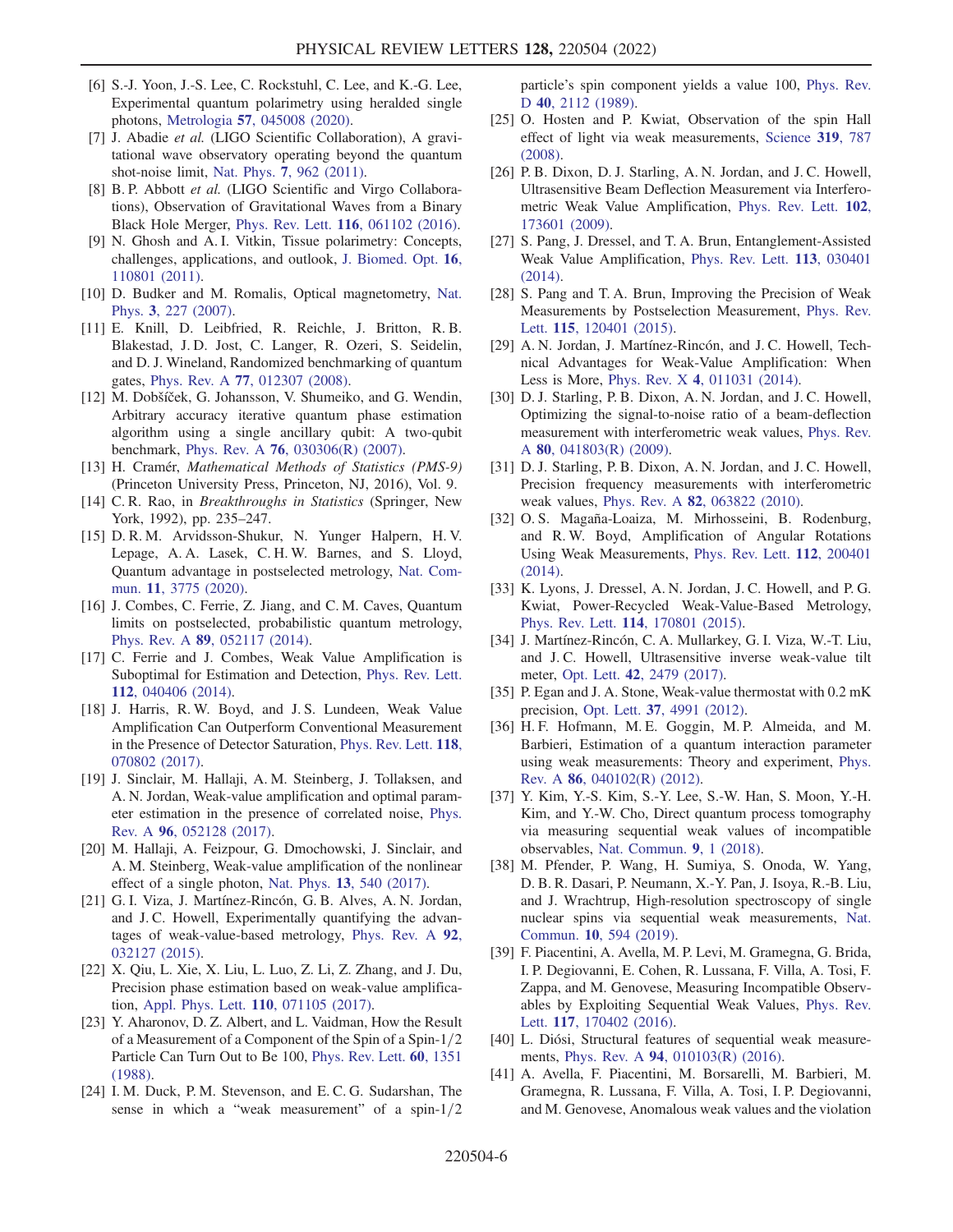of a multiple-measurement Leggett-Garg inequality, [Phys.](https://doi.org/10.1103/PhysRevA.96.052123) Rev. A 96[, 052123 \(2017\)](https://doi.org/10.1103/PhysRevA.96.052123).

- [42] D. Georgiev and E. Cohen, Probing finite coarse-grained virtual Feynman histories with sequential weak values, Phys. Rev. A 97[, 052102 \(2018\)](https://doi.org/10.1103/PhysRevA.97.052102).
- [43] H.F. Hofmann, Contextuality of quantum fluctuations characterized by conditional weak values of entangled states, Phys. Rev. A 102[, 062215 \(2020\).](https://doi.org/10.1103/PhysRevA.102.062215)
- [44] G. Foletto, M. Padovan, M. Avesani, H. Tebyanian, P. Villoresi, and G. Vallone, Experimental test of sequential weak measurements for certified quantum randomness extraction, Phys. Rev. A 103[, 062206 \(2021\)](https://doi.org/10.1103/PhysRevA.103.062206).
- [45] J.-S. Chen, M.-J. Hu, X.-M. Hu, B.-H. Liu, Y.-F. Huang, C.-F. Li, C.-G. Guo, and Y.-S. Zhang, Experimental realization of sequential weak measurements of non-commuting Pauli observables, Opt. Express 27[, 6089 \(2019\)](https://doi.org/10.1364/OE.27.006089).
- [46] V. Cimini, I. Gianani, F. Piacentini, I. P. Degiovanni, and M. Barbieri, Anomalous values, Fisher information, and contextuality, in generalized quantum measurements, [Quantum](https://doi.org/10.1088/2058-9565/ab7988) Sci. Technol. 5[, 025007 \(2020\).](https://doi.org/10.1088/2058-9565/ab7988)
- [47] Y.-H. Choi, S. Hong, T. Pramanik, H.-T. Lim, Y.-S. Kim, H. Jung, S.-W. Han, S. Moon, and Y.-W. Cho, Demonstration of simultaneous quantum steering by multiple observers via sequential weak measurements, Optica 7[, 675 \(2020\).](https://doi.org/10.1364/OPTICA.394667)
- <span id="page-6-0"></span>[48] M. Blok, C. Bonato, M. Markham, D. Twitchen, V. Dobrovitski, and R. Hanson, Manipulating a qubit through the backaction of sequential partial measurements and realtime feedback, Nat. Phys. 10[, 189 \(2014\).](https://doi.org/10.1038/nphys2881)
- <span id="page-6-1"></span>[49] J. G. Kirkwood, Quantum statistics of almost classical assemblies, Phys. Rev. 44[, 31 \(1933\).](https://doi.org/10.1103/PhysRev.44.31)
- <span id="page-6-2"></span>[50] P. A. M. Dirac, On the analogy between classical and quantum mechanics, [Rev. Mod. Phys.](https://doi.org/10.1103/RevModPhys.17.195) 17, 195 (1945).
- <span id="page-6-3"></span>[51] L. M. Johansen, Quantum theory of successive projective measurements, Phys. Rev. A 76[, 012119 \(2007\).](https://doi.org/10.1103/PhysRevA.76.012119)
- [52] J. S. Lundeen, B. Sutherland, A. Patel, C. Stewart, and C. Bamber, Direct measurement of the quantum wavefunction, [Nature \(London\)](https://doi.org/10.1038/nature10120) 474, 188 (2011).
- [53] J. S. Lundeen and C. Bamber, Procedure for Direct Measurement of General Quantum States Using Weak Measurement, Phys. Rev. Lett. 108[, 070402 \(2012\)](https://doi.org/10.1103/PhysRevLett.108.070402).
- [54] C. Bamber and J. S. Lundeen, Observing Dirac's Classical Phase Space Analog to the Quantum State, [Phys. Rev. Lett.](https://doi.org/10.1103/PhysRevLett.112.070405) 112[, 070405 \(2014\).](https://doi.org/10.1103/PhysRevLett.112.070405)
- <span id="page-6-4"></span>[55] G. S. Thekkadath, L. Giner, Y. Chalich, M. J. Horton, J. Banker, and J. S. Lundeen, Direct Measurement of the Density Matrix of a Quantum System, [Phys. Rev. Lett.](https://doi.org/10.1103/PhysRevLett.117.120401) 117[, 120401 \(2016\).](https://doi.org/10.1103/PhysRevLett.117.120401)
- <span id="page-6-5"></span>[56] N. Yunger Halpern, Jarzynski-like equality for the out-oftime-ordered correlator, [Phys. Rev. A](https://doi.org/10.1103/PhysRevA.95.012120) 95, 012120 [\(2017\).](https://doi.org/10.1103/PhysRevA.95.012120)
- [57] N. Yunger Halpern, B. Swingle, and J. Dressel, Quasiprobability behind the out-of-time-ordered correlator, [Phys. Rev.](https://doi.org/10.1103/PhysRevA.97.042105) <sup>A</sup> 97[, 042105 \(2018\)](https://doi.org/10.1103/PhysRevA.97.042105).
- <span id="page-6-15"></span>[58] J. R. González Alonso, N. Yunger Halpern, and J. Dressel, Out-of-Time-Ordered-Correlator Quasiprobabilities Robustly Witness Scrambling, [Phys. Rev. Lett.](https://doi.org/10.1103/PhysRevLett.122.040404) 122, 040404 [\(2019\).](https://doi.org/10.1103/PhysRevLett.122.040404)
- [59] N. Y. Halpern, A. Bartolotta, and J. Pollack, Entropic uncertainty relations for quantum information scrambling, [Commun. Phys.](https://doi.org/10.1038/s42005-019-0179-8) 2, 1 (2019).
- <span id="page-6-6"></span>[60] R. Mohseninia, Jose Raul Gonzalez Alonso, and J. Dressel, Optimizing measurement strengths for qubit quasiprobabilities behind out-of-time-ordered correlators, [Phys. Rev. A](https://doi.org/10.1103/PhysRevA.100.062336) 100[, 062336 \(2019\).](https://doi.org/10.1103/PhysRevA.100.062336)
- <span id="page-6-7"></span>[61] A. M. Steinberg, Conditional probabilities in quantum theory and the tunneling-time controversy, [Phys. Rev. A](https://doi.org/10.1103/PhysRevA.52.32) 52[, 32 \(1995\).](https://doi.org/10.1103/PhysRevA.52.32)
- [62] J. Dressel, M. Malik, F. M. Miatto, A. N. Jordan, and R. W. Boyd, Colloquium: Understanding quantum weak values: Basics and applications, [Rev. Mod. Phys.](https://doi.org/10.1103/RevModPhys.86.307) 86, 307 [\(2014\).](https://doi.org/10.1103/RevModPhys.86.307)
- [63] M. F. Pusey, Anomalous Weak Values Are Proofs of Contextuality, Phys. Rev. Lett. 113[, 200401 \(2014\)](https://doi.org/10.1103/PhysRevLett.113.200401).
- [64] D. R. M. Arvidsson-Shukur, A. N. O. Gottfries, and C. H. W. Barnes, Evaluation of counterfactuality in counterfactual communication protocols, [Phys. Rev. A](https://doi.org/10.1103/PhysRevA.96.062316) 96, 062316 [\(2017\).](https://doi.org/10.1103/PhysRevA.96.062316)
- [65] D. R. M. Arvidsson-Shukur and C. H. W. Barnes, Postselection and counterfactual communication, [Phys. Rev. A](https://doi.org/10.1103/PhysRevA.99.060102) 99, [060102\(R\) \(2019\)](https://doi.org/10.1103/PhysRevA.99.060102).
- [66] R. Kunjwal, M. Lostaglio, and M. F. Pusey, Anomalous weak values and contextuality: Robustness, tightness, and imaginary parts, Phys. Rev. A 100[, 042116 \(2019\).](https://doi.org/10.1103/PhysRevA.100.042116)
- <span id="page-6-8"></span>[67] J. H. Jenne and D. R. M. Arvidsson-Shukur, Quantum learnability is arbitrarily distillable, [arXiv:1909.11116.](https://arXiv.org/abs/1909.11116)
- <span id="page-6-9"></span>[68] R. Jozsa, Complex weak values in quantum measurement, Phys. Rev. A 76[, 044103 \(2007\)](https://doi.org/10.1103/PhysRevA.76.044103).
- <span id="page-6-13"></span>[69] H. F. Hofmann, On the role of complex phases in the quantum statistics of weak measurements, [New J. Phys.](https://doi.org/10.1088/1367-2630/13/10/103009) 13[, 103009 \(2011\).](https://doi.org/10.1088/1367-2630/13/10/103009)
- [70] J. Dressel and A. N. Jordan, Significance of the imaginary part of the weak value, Phys. Rev. A 85[, 012107 \(2012\)](https://doi.org/10.1103/PhysRevA.85.012107).
- <span id="page-6-10"></span>[71] J. T. Monroe, N. Yunger Halpern, T. Lee, and K. W. Murch, Weak Measurement of a Superconducting Qubit Reconciles Incompatible Operators, [Phys. Rev. Lett.](https://doi.org/10.1103/PhysRevLett.126.100403) 126, 100403 [\(2021\).](https://doi.org/10.1103/PhysRevLett.126.100403)
- <span id="page-6-11"></span>[72] A. E. Allahverdyan, Nonequilibrium quantum fluctuations of work, Phys. Rev. E 90[, 032137 \(2014\).](https://doi.org/10.1103/PhysRevE.90.032137)
- [73] H. J. D. Miller and J. Anders, Time-reversal symmetric work distributions for closed quantum dynamics in the histories framework, New J. Phys. 19[, 062001 \(2017\)](https://doi.org/10.1088/1367-2630/aa703f).
- [74] A. Levy and M. Lostaglio, A quasiprobability distribution for heat fluctuations in the quantum regime, [PRX Quantum](https://doi.org/10.1103/PRXQuantum.1.010309) 1[, 010309 \(2020\)](https://doi.org/10.1103/PRXQuantum.1.010309).
- <span id="page-6-12"></span>[75] M. Lostaglio, Certifying Quantum Signatures in Thermodynamics and Metrology via Contextuality of Quantum Linear Response, Phys. Rev. Lett. 125[, 230603 \(2020\).](https://doi.org/10.1103/PhysRevLett.125.230603)
- <span id="page-6-14"></span>[76] R. B. Griffiths, Consistent histories and the interpretation of quantum mechanics, [J. Stat. Phys.](https://doi.org/10.1007/BF01015734) 36, 219 (1984).
- [77] S. Goldstein and D. N. Page, Linearly Positive Histories: Probabilities for a Robust Family of Sequences of Quantum Events, [Phys. Rev. Lett.](https://doi.org/10.1103/PhysRevLett.74.3715) 74, 3715 (1995).
- [78] J. B. Hartle, Linear positivity and virtual probability, [Phys.](https://doi.org/10.1103/PhysRevA.70.022104) Rev. A 70[, 022104 \(2004\)](https://doi.org/10.1103/PhysRevA.70.022104).
- [79] H. F. Hofmann, Complex joint probabilities as expressions of reversible transformations in quantum mechanics, [New J.](https://doi.org/10.1088/1367-2630/14/4/043031) Phys. 14[, 043031 \(2012\)](https://doi.org/10.1088/1367-2630/14/4/043031).
- [80] H. F. Hofmann, Derivation of quantum mechanics from a single fundamental modification of the relations between physical properties, Phys. Rev. A 89[, 042115 \(2014\)](https://doi.org/10.1103/PhysRevA.89.042115).